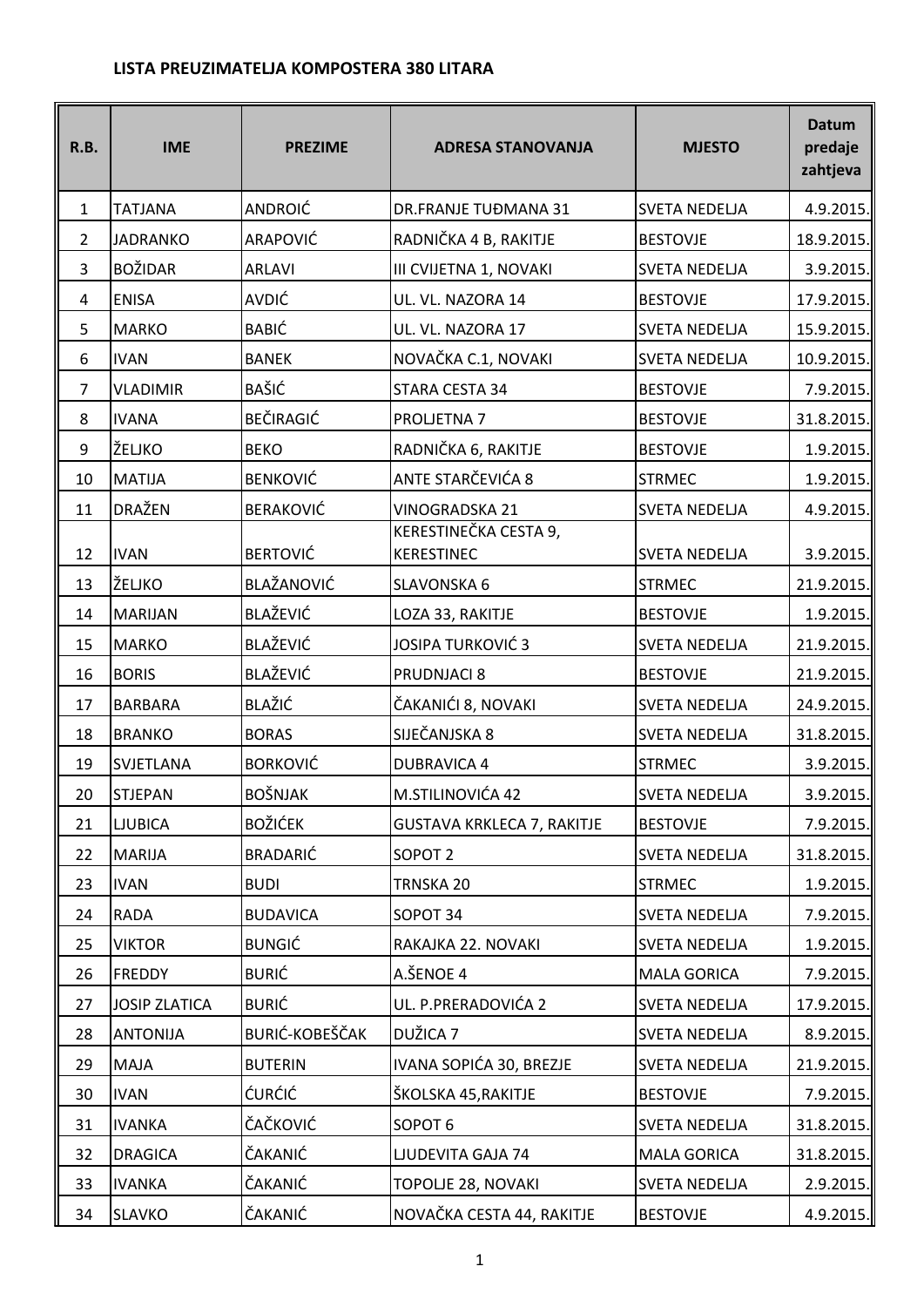| 35 | <b>ELVIS</b>     | ČAKANIĆ          | ČAKANIĆI 27, NOVAKI                                     | <b>SVETA NEDELJA</b> | 17.9.2015.   |
|----|------------------|------------------|---------------------------------------------------------|----------------------|--------------|
| 36 | SILVIJE          | ČAKANIĆ          | ČAKANIĆI 45, NOVAKI                                     | <b>SVETA NEDELJA</b> | 17.9.2015.   |
| 37 | <b>JASMINA</b>   | CAR              | ČAKANIĆI 2                                              | <b>SVETA NEDELJA</b> | 1.9.2015.    |
| 38 | <b>MARTIN</b>    | ČARŽAVEC         | SAMOBORSKA 31, STRMEC                                   | <b>STRMEC</b>        | 3.9.2015.    |
| 39 | <b>ZVONKO</b>    | <b>ĆENGIĆ</b>    | NOVAČKA 43, RAKITJE                                     | <b>BESTOVJE</b>      | 7.9.2015.    |
| 40 | <b>ROBERT</b>    | ČEPEK            | ZLODIJEVA 13                                            | <b>STRMEC</b>        | 22.9.2015.   |
| 41 | ZDRAVKO          | ČERKEZ           | SVETONEDELJSKA CESTA 28,<br><b>BREZJE</b>               | <b>SVETA NEDELJA</b> | 4.9.2015     |
| 42 | JASENKA          | ČERKEZ           | I. ČIŽMEŠIJEV ODVOJAK 8                                 | <b>SVETA NEDELJA</b> | 1.9.2015.    |
| 43 | <b>PAVO</b>      | ČORLUKA          | DEKANIĆI 4. ODVOJAK 6                                   | <b>SVETA NEDELJA</b> | 1.9.2015.    |
| 44 | <b>DAMIR</b>     | ČOSO             | NOVAČKA CESTA 38                                        | <b>BESTOVJE</b>      | 9.9.2015.    |
| 45 | <b>KRISTIJAN</b> | <b>CESAREC</b>   | NOVAČKA CESTA 19, NOVAKI                                | <b>SVETA NEDELJA</b> | 31.8.2015.   |
| 46 | <b>IVANKA</b>    | <b>CIGROVSKI</b> | KIPIŠĆE 8                                               | <b>STRMEC</b>        | 4.9.2015.    |
| 47 | <b>STJEPAN</b>   | <b>CIGROVSKI</b> | ČAKANIĆI 12, NOVAKI                                     | <b>SVETA NEDELJA</b> | 14.9.2015.   |
| 48 | <b>HRVOJE</b>    | ČIŽMEŠIJA        | MALOGORIČKA 40, BREZJE                                  | <b>SVETA NEDELJA</b> | 21.9.2015.   |
| 49 | <b>SLAVKO</b>    | <b>COBAN</b>     | ZAGORSKA 1                                              | <b>STRMEC</b>        | 7.9.2015.    |
| 50 | <b>PETAR</b>     | <b>ĆORLUKA</b>   | PLOHI 16, BREZJE                                        | <b>SVETA NEDELJA</b> | 10.9.2015    |
| 51 | <b>IVANA</b>     | <b>CURMAN</b>    | LJUDEVITA GAJA 76, MALA<br><b>GORICA</b>                | <b>SVETA NEDELJA</b> | 1.9.2015.    |
| 52 | <b>SILVANA</b>   | DANKIĆ           | MALOGORIČKA CESTA 37, BREZJE                            | <b>SVETA NEDELJA</b> | 14.9.2015.   |
| 53 | <b>ANTONIO</b>   | <b>DEAK</b>      | <b>DEAKOV KLANJEC 24</b>                                | <b>MALA GORICA</b>   | 31.8.2015.   |
| 54 | <b>BISERKA</b>   | DELAČ            | BREZJE, RADNIČKA ULICA 21                               | <b>SVETA NEDELJA</b> | 31.8.2015.   |
| 55 | <b>IGOR</b>      | DELIŠIMUNOVIĆ    | I.ODVOJAK KERESTINEČKE CESTE<br>6                       | <b>SVETA NEDELJA</b> | 31.8.2015.   |
| 56 | <b>DARIO</b>     | <b>DEVČIĆ</b>    | STARI HRAST 11, RAKITJE                                 | <b>BESTOVJE</b>      | 9.9.2015.    |
|    |                  | DIZDAREVIĆ       | MIROSLAVA KRLEŽE 6,<br><b>KERESTINEC</b>                | <b>SVETA NEDELJA</b> |              |
| 57 | <b>FIKRET</b>    |                  |                                                         |                      | 25.9.2015.   |
| 58 | <b>ZORICA</b>    | <b>DOBOŠ</b>     | <b>DUGI PUT 5</b>                                       | <b>BESTOVJE</b>      | 1.9.2015.    |
| 59 | <b>DRAGO</b>     | DRŽANIĆ          | <b>GMAJNA 2, RAKITJE</b>                                | <b>BESTOVJE</b>      | 2.9.2015.    |
| 60 | <b>ZLATKO</b>    | <b>DUMENČIĆ</b>  | SVETONEDELJSKA 44, BREZJE<br>SVETONEDELJSKA 21, JAGNJIĆ | <b>SVETA NEDELJA</b> | 21.9.2015.   |
| 61 | <b>DUBRAVKA</b>  | <b>DUGIĆ</b>     | <b>DOL</b>                                              | <b>SVETA NEDELJA</b> | 7.9.2015.    |
| 62 | <b>MIROSLAV</b>  | <b>DURIĆ</b>     | OMLADINSKA 8, BREZJE                                    | <b>SVETA NEDELJA</b> | 3.9.2015.    |
| 63 | <b>IVAN</b>      | <b>ĐURĐEK</b>    | TRG LIPA 36, OREŠJE                                     | <b>STRMEC</b>        | 9.9.2015.    |
| 64 | <b>JOSIP</b>     | <b>DUTKOVIĆ</b>  | LOVASIĆI 24                                             | <b>STRMEC</b>        | 31.8.2015.   |
| 65 | <b>MIRKO</b>     | <b>ERDELJA</b>   | HR.BRANITELJA 50                                        | <b>STRMEC</b>        | 28.9.2015.   |
| 66 | <b>ZLATA</b>     | <b>FABIJAN</b>   | SVETONEDELJSKA 24, JAGNJIĆ<br><b>DOL</b>                | <b>SVETA NEDELJA</b> | 1.9.2015.    |
| 67 | <b>MARJETICA</b> | FEKEŽA           | <b>VLADIMIRA GORTANA 21</b>                             | <b>STRMEC</b>        | 23.9.2015.   |
| 68 | <b>MATO</b>      | <b>FILIPOVIĆ</b> | RIBEL 13, RAKITJE                                       | <b>RAKITJE</b>       | $1.9.2015$ . |
| 69 | <b>IVAN</b>      | <b>FILIPOVIĆ</b> | KLANJEC 26, RAKITJE                                     | <b>BESTOVJE</b>      | 21.9.2015.   |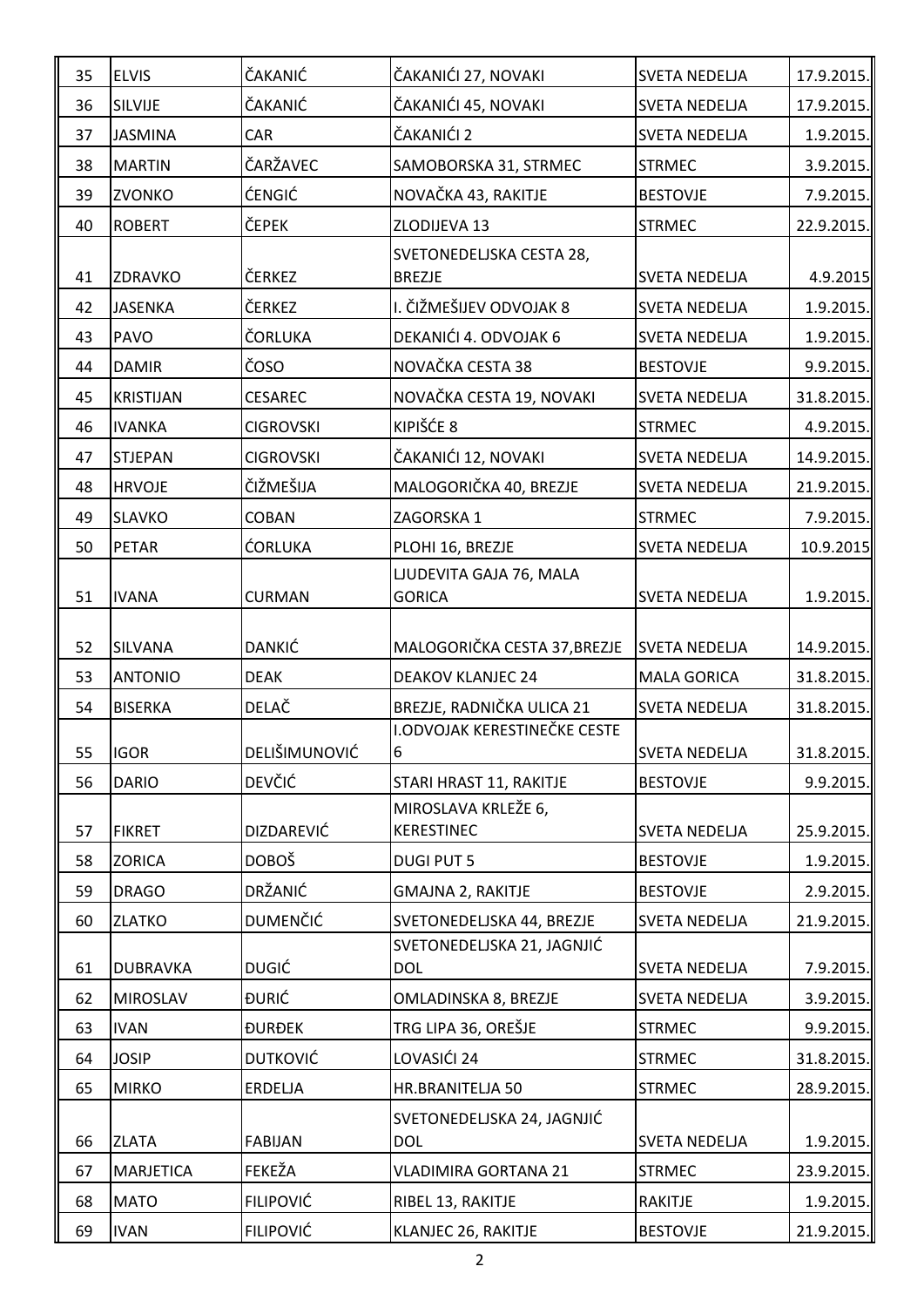| 70  | <b>LJILJANA</b> | <b>FRIGELJ</b>       | <b>BOSANSKA 15</b>             | <b>BESTOVJE</b>      | 1.9.2015.    |
|-----|-----------------|----------------------|--------------------------------|----------------------|--------------|
| 71  | <b>IVAN</b>     | <b>GAVRAN</b>        | <b>SLAVONSKA 2B</b>            | <b>STRMEC</b>        | 1.9.2015.    |
| 72  | <b>IVAN</b>     | <b>GJOPAR</b>        | SELIŠĆE 38A                    | <b>RAKITJE</b>       | 31.8.2015.   |
| 73  | SANJA           | GLAVAŠ               | ZAGREBAČKA 14                  | <b>STRMEC</b>        | 7.9.2015.    |
| 74  | <b>JOSIP</b>    | GOLUBIĆ              | ZAGORKINA 29, OREŠJE           | <b>STRMEC</b>        | 2.9.2015.    |
| 75  | <b>DAMIR</b>    | GOLUBIĆ              | VIDEKOVIĆI 26, NOVAKI          | <b>SVETA NEDELJA</b> | 25.9.2015.   |
| 76  | <b>NENAD</b>    | <b>GORUP</b>         | STARA CESTA 83, OREŠJE         | <b>STRMEC</b>        | 3.9.2015.    |
| 77  | <b>FILIP</b>    | <b>GRANDIĆ</b>       | STARI HRAST 26, RAKITJE        | <b>BESTOVJE</b>      | 9.9.2015.    |
| 78  | <b>JASENKA</b>  | <b>GREGORINA</b>     | VLADIMIRA NAZORA 21 A          | <b>SVETA NEDELJA</b> | 1.9.2015.    |
| 79  | <b>DUJO</b>     | <b>GRGAT</b>         | JAKŠINA 12, NOVAKI             | <b>SVETA NEDELJA</b> | 14.9.2015.   |
| 80  | ZVJEZDANA       | <b>GRGOŠIĆ JURIC</b> | STRMA ULICA BR.16              | <b>SVETA NEDELJA</b> | 1.9.2015.    |
| 81  | <b>DANIELA</b>  | <b>GUDLIN</b>        | <b>DUGI PUT 33 B</b>           | <b>BESTOVJE</b>      | 7.9.2015.    |
| 82  | <b>MIJO</b>     | <b>GUZAN</b>         | <b>KRALJA TOMISLAVA 31</b>     | <b>STRMEC</b>        | 3.9.2015.    |
| 83  | <b>KARMEN</b>   | <b>HAJDUK</b>        | OKIĆKA 22                      | <b>SVETA NEDELJA</b> | 31.8.2015.   |
| 84  | EMINA, AHMET    | <b>HAMZIĆ</b>        | SOPOT 32                       | <b>SVETA NEDELJA</b> | 1.9.2015.    |
| 85  | <b>STJEPAN</b>  | <b>HAVOJ</b>         | <b>HRVATSKIH BRANITELJA 37</b> | <b>STRMEC</b>        | 1.9.2015.    |
| 86  | <b>ANA</b>      | <b>GRGIĆ</b>         | SELIŠĆE 34, RAKITJE            | <b>BESTOVJE</b>      | 2.9.2015.    |
| 87  | <b>DANICA</b>   | <b>HORVAT</b>        | SIGET II, BR.2., BREZJE        | <b>SVETA NEDELJA</b> | 9.9.2015.    |
| 88  | <b>MLADEN</b>   | <b>HORVATIĆ</b>      | VLADIMIRA NAZORA 60            | <b>STRMEC</b>        | 1.9.2015.    |
| 89  | SAMARĐIJA       | <b>HOZIJON</b>       | <b>GMAJNA 7, RAKITJE</b>       | <b>BESTOVJE</b>      | 7.9.2015.    |
| 90  | <b>MARICA</b>   | <b>HOTKO</b>         | ŠPORTSKA 2 a, NOVAKI           | <b>SVETA NEDELJA</b> | 14.9.2015.   |
| 91  | <b>ANA</b>      | <b>HRUP</b>          | RAKITSKA CESTA 143, RAKITJE    | <b>BESTOVJE</b>      | 31.8.2015.   |
| 92  | <b>TOMISLAV</b> | <b>HUS</b>           | ŽUGCI 23, NOVAKI               | <b>SVETA NEDELJA</b> | 2.9.2015.    |
| 93  | <b>HUSREF</b>   | <b>IBRAHIMPAŠIĆ</b>  | <b>SVETONEDELJSKI BREG 41F</b> | <b>SVETA NEDELJA</b> | $4.9.2015$ . |
| 94  | <b>CVIJO</b>    | ILIĆ                 | <b>SLAVONSKA 3</b>             | <b>STRMEC</b>        | 4.9.2015.    |
| 95  | <b>ANTUN</b>    | <b>IVEKOVIĆ</b>      | PRIGORSKA 5, BESTOVJE          | <b>BESTOVJE</b>      | 2.9.2015.    |
| 96  | ANAMARIJA       | JAGIĆ                | ZAGORKINA 67, OREŠJE           | <b>STRMEC</b>        | 31.8.2015.   |
| 97  | <b>JOSIP</b>    | <b>JAKOPAČ</b>       | IVANSKA 15, JAGNJIĆ DOL        | <b>SVETA NEDELJA</b> | 3.9.2015.    |
|     |                 |                      | SVETONEDELJSKA 34, JAGNJIĆ     |                      |              |
| 98  | <b>VLADIMIR</b> | <b>JAKOPAČ</b>       | <b>DOL</b>                     | <b>SVETA NEDELJA</b> | 24.9.2015.   |
| 99  | <b>VESNA</b>    | <b>JAKOPEC</b>       | STARA CESTA 35 A               | <b>STRMEC</b>        | 8.9.2015.    |
| 100 | <b>DRAŽEN</b>   | <b>JAKOPEC</b>       | IVANSKA 12, JAGNJIĆ DOL        | <b>SVETA NEDELJA</b> | 9.9.2015.    |
| 101 | <b>JURO</b>     | JANJIĆ               | SREBRNJAK 6 C                  | <b>SVETA NEDELJA</b> | 1.9.2015.    |
| 102 | <b>IVAN</b>     | <b>JELIĆ</b>         | MARINA DRŽIĆA 5                | <b>SVETA NEDELJA</b> | 25.9.2015.   |
| 103 | ŠTEFANIJA       | <b>JOSIPOVIĆ</b>     | IVANA SOPIĆA 19                | <b>SVETA NEDELJA</b> | 1.9.2015.    |
| 104 | <b>ANDRIJA</b>  | <b>JOSIPOVIĆ</b>     | PLOHI 12, BREZJE               | <b>SVETA NEDELJA</b> | 14.9.2015.   |
| 105 | <b>DUBRAVKO</b> | <b>JUG</b>           | DRENČICA 3, NOVAKI             | <b>SVETA NEDELJA</b> | 28.9.2015.   |
| 106 | <b>BRANKO</b>   | <b>JUNEK</b>         | INDUSTRIJSKA 22, NOVAKI        | <b>SVETA NEDELJA</b> | 8.9.2015.    |
| 107 | <b>MIJO</b>     | <b>JURIN</b>         | VIDEKOVIĆI 23                  | <b>SVETA NEDELJA</b> | 1.9.2015.    |
| 108 | <b>IVO</b>      | KAMENJAŠEVIĆ         | I.G.KOVAČIĆA 1C                | <b>BESTOVJE</b>      | 31.8.2015.   |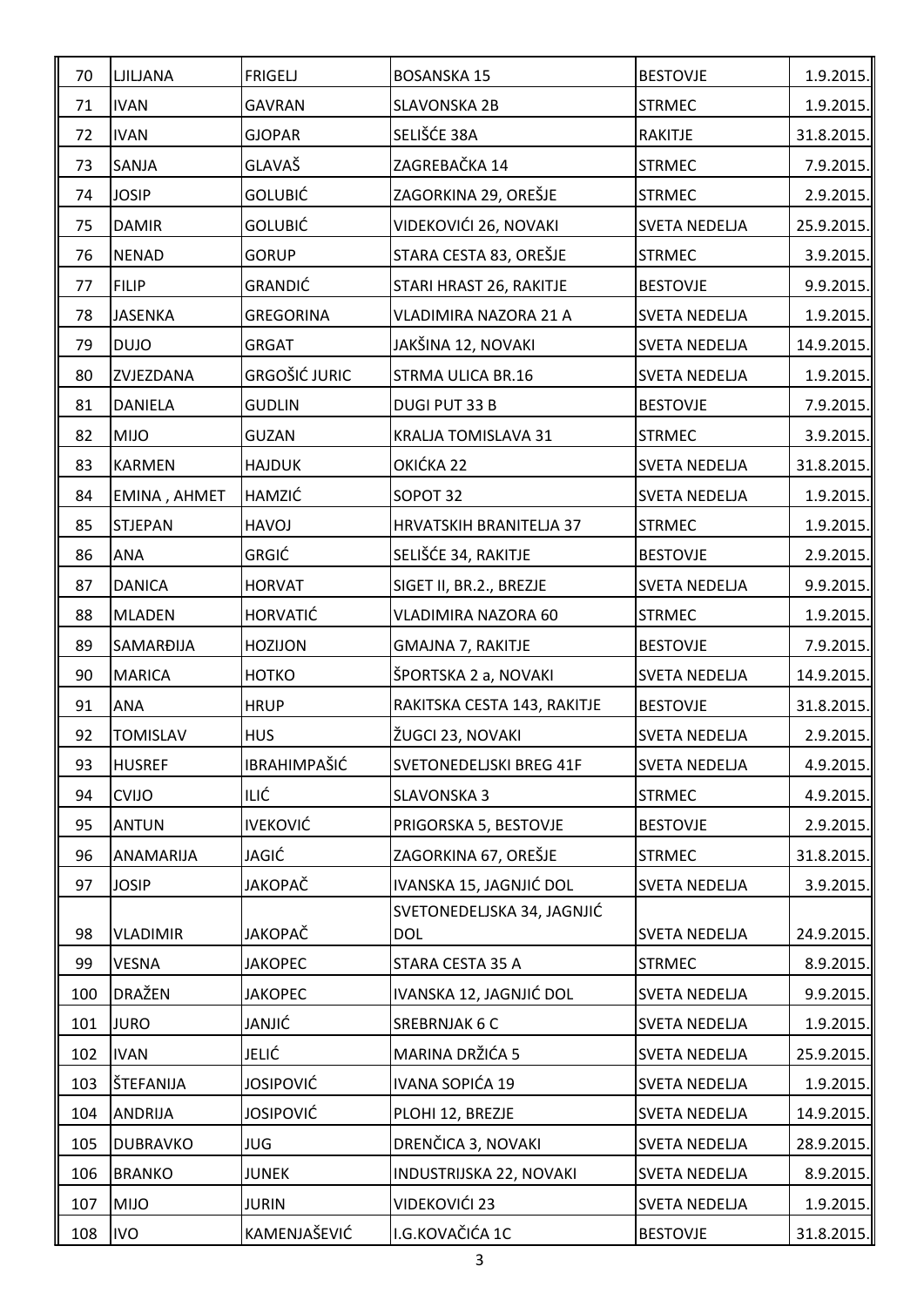| 109 | <b>DRAGUTIN</b>      | <b>KARABELJ</b>   | SELSKA CESTA 10, BREZJE                   | <b>SVETA NEDELJA</b> | 22.9.2015. |
|-----|----------------------|-------------------|-------------------------------------------|----------------------|------------|
|     |                      |                   |                                           |                      |            |
| 110 | <b>MIJAT</b>         | KARAMATIĆ         | II RAKITSKI ODVOJAK 1, RAKITJE            | <b>BESTOVJE</b>      | 10.9.2015. |
| 111 | <b>BRANKO</b>        | KARIĆ             | BREZJANSKI PUT 5, BREZJE                  | <b>SVETA NEDELJA</b> | 7.9.2015.  |
| 112 | <b>BOŽENA</b>        | KARIĆ             | RADNIČKA 18, BREZJE                       | <b>SVETA NEDELJA</b> | 21.9.2015. |
| 113 | <b>IVICA</b>         | <b>KARIJA</b>     | SELČICA 17, OREŠJE                        | <b>STRMEC</b>        | 4.9.2015.  |
| 114 | MARIO, DAMIR         | KASUPOVIĆ         | KLEMENČIĆEVA 8, KERESTINEC                | <b>SVETA NEDELJA</b> | 1.9.2015.  |
| 115 | <b>ADOLF</b>         | KASUPOVIĆ         | KLEMENČIĆEVA 10, KERESTINEC               | <b>SVETA NEDELJA</b> | 8.9.2015.  |
| 116 | <b>IVAN</b>          | <b>KATANEC</b>    | BREZJANSKI PUT 2, BREZJE                  | <b>SVETA NEDELJA</b> | 3.9.2015.  |
| 117 | <b>ANA</b>           | <b>KEDMENEC</b>   | POLJSKI PUT 6, BESTOVJE                   | <b>SVETA NEDELJA</b> | 10.9.2015. |
| 118 | <b>NATAŠA</b>        | <b>KELEKOVIĆ</b>  | KRESIŠĆE 4                                | <b>STRMEC</b>        | 31.8.2015. |
| 119 | <b>IVAN I BOŽICA</b> | <b>KELEKOVIĆ</b>  | STARA CESTA 14                            | <b>BESTOVJE</b>      | 31.8.2015. |
| 120 | <b>MARINA</b>        | <b>KENDA</b>      | ŠIRANOVIĆI 2 H, KERESTINEC                | <b>SVETA NEDELJA</b> | 1.9.2015.  |
| 121 | <b>SUZANA</b>        | <b>KERIN</b>      | RAKAJKA 7. NOVAKI                         | <b>SVETA NEDELJA</b> | 14.9.2015. |
| 122 | <b>PAVAO</b>         | <b>KLEMENČIĆ</b>  | MIHOLIĆEVA 17, KERESTINEC                 | <b>SVETA NEDELJA</b> | 19.9.2015. |
| 123 | <b>MARKO</b>         | KLJUČEVIĆ         | <b>BOSANSKA 11</b>                        | <b>BESTOVJE</b>      | 14.9.2015. |
| 124 | <b>MILE</b>          | <b>KLOBUČAR</b>   | JAKŠINA 16, NOVAKI                        | <b>SVETA NEDELJA</b> | 8.9.2015.  |
| 125 | <b>IVAN</b>          | <b>KOMERIČKI</b>  | PRIGORSKA 6, BESTOVJE                     | <b>BESTOVJE</b>      | 2.9.2015.  |
| 126 | <b>ANA</b>           | <b>KOMERIČKI</b>  | PRIGORSKA 4, BESTOVJE                     | <b>BESTOVJE</b>      | 2.9.2015.  |
| 127 | <b>ANDELA</b>        | <b>KOMERIČKI</b>  | PRIGORSKA 4/1                             | <b>BESTOVJE</b>      | 3.9.2015.  |
| 128 | <b>IVAN ZLATKO</b>   | KOVAČ             | <b>DR.FRANJE TUĐMANA 93</b>               | <b>SVETA NEDELJA</b> | 5.9.2015.  |
| 129 | <b>KRISTIJAN</b>     | KOVAČEVIĆ         | DR.F.TUĐMANA 44                           | <b>BESTOVJE</b>      | 17.9.2015. |
| 130 | <b>VLADIMIR</b>      | KOŠĆAK            | <b>SUSEDGRADSKA 13</b>                    | <b>BESTOVJE</b>      | 1.9.2015.  |
| 131 | <b>VLADIMIR</b>      | <b>KRAJAČIĆ</b>   | 4. GAJA 80, MALA GORICA                   | <b>SVETA NEDELJA</b> | 1.9.2015.  |
| 132 | <b>NIKOLA</b>        | KRAJAČIĆ          | <b>GAJA LJUDEVITA 64</b>                  | <b>MALA GORICA</b>   | 3.9.2015.  |
| 133 | <b>JOSIP</b>         | <b>KRAJAČIĆ</b>   | ŽUMBERAČKA 3                              | <b>BESTOVJE</b>      | 4.9.2015.  |
| 134 | <b>ZVONIMIR</b>      | KRAJAČIĆ          | LJ.GAJA 56, MALA GORICA                   | <b>SVETA NEDELJA</b> | 14.9.2015. |
| 135 | <b>DARIO</b>         | <b>KRAJAČIĆ</b>   | OD.AUGUSTA ŠENOE 3, MALA<br><b>GORICA</b> | <b>SVETA NEDELJA</b> | 14.9.2015. |
|     |                      |                   | ODVOJAK AUGUSTA ŠENOE 1,                  |                      |            |
| 136 | <b>DARIO</b>         | <b>KRAJAČIĆ</b>   | <b>MALA GORICA</b>                        | <b>SVETA NEDELJA</b> | 21.9.2015. |
| 137 | <b>IVAN</b>          | <b>KRAJINA</b>    | <b>BRAĆE RIBARA 84</b>                    | <b>BESTOVJE</b>      | 7.9.2015.  |
| 138 | <b>PERO</b>          | <b>KRAJINOVIĆ</b> | STARA CESTA 33 A                          | <b>STRMEC</b>        | 2.9.2015.  |
| 139 | <b>JOSIP</b>         | KRALJ             | RAKITSKA CESTA 9, NOVAKI                  | <b>SVETA NEDELJA</b> | 22.9.2015. |
| 140 | <b>BOŽICA</b>        | <b>KRAPINEC</b>   | PRIMORSKA 2                               | <b>BESTOVJE</b>      | 4.9.2015.  |
| 141 | <b>ROBERT</b>        | <b>KRŠĆANSKI</b>  | KOZARČEVA 4                               | <b>STRMEC</b>        | 1.9.2015.  |
|     |                      |                   | SVETONEDELJSKA CESTA 65,                  |                      |            |
| 142 | <b>ANDREJA</b>       | <b>KRŠIĆ</b>      | <b>BREZJE</b>                             | <b>SVETA NEDELJA</b> | 1.9.2015.  |
| 143 | <b>DRAŽEN</b>        | <b>KRTOLICA</b>   | PURGARIJA 47, KERESTINEC                  | <b>SVETA NEDELJA</b> | 2.9.2015.  |
| 144 | <b>LUKA</b>          | <b>KRULJAC</b>    | ČAKANIĆI 15, NOVAKI                       | <b>SVETA NEDELJA</b> | 17.9.2015. |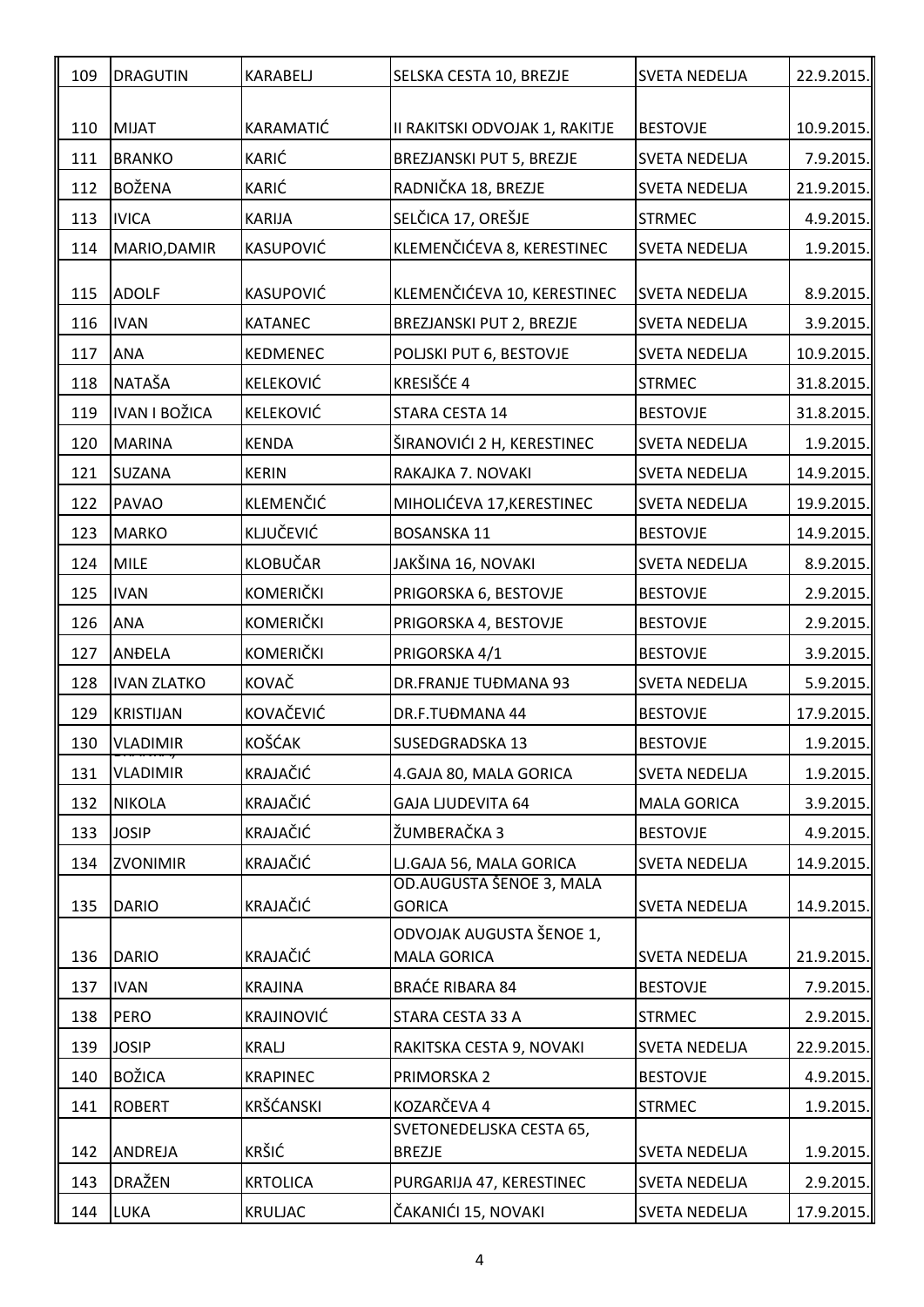| 145 | <b>MARIO</b>    | <b>KRULJAC</b>     | AUGUSTA ŠENOE 10 A, BREZJE                            | <b>SVETA NEDELJA</b> | 29.9.2015.   |
|-----|-----------------|--------------------|-------------------------------------------------------|----------------------|--------------|
| 146 | <b>KRISTINA</b> | <b>KUFRIN</b>      | SVETONEDELJSKA 67, JAGNJIĆ<br><b>DOL</b>              | <b>SVETA NEDELJA</b> | 21.9.2015.   |
|     |                 |                    | DR.FRANJE TUĐMANA 22,                                 |                      |              |
| 147 | ŽELJKO          | <b>KUPRES</b>      | <b>NOVAKI</b>                                         | <b>SVETA NEDELJA</b> | 16.9.2015.   |
| 148 | <b>VLADIMIR</b> | LACKOVIĆ           | PRUŽNA 27                                             | <b>STRMEC</b>        | 7.9.2015.    |
| 149 | <b>BRANKA</b>   | LADAN              | <b>VINOGRADSKA 23</b>                                 | <b>SVETA NEDELJA</b> | 4.9.2015.    |
| 150 | <b>ZDRAVKO</b>  | <b>LEOPOLD</b>     | STILINOVIĆA 48                                        | <b>SVETA NEDELJA</b> | 4.9.2015.    |
| 151 | JASMINA, JOSIP  | <b>LJUBEJ</b>      | ZAGREBAČKA 15                                         | <b>STRMEC</b>        | 1.9.2015.    |
| 152 | <b>VIKTOR</b>   | <b>LJUBIĆ</b>      | VINOGRADSKI ODVOJAK 2 C                               | <b>SVETA NEDELJA</b> | 1.9.2015.    |
|     |                 |                    | DR.FRANJE TUĐMANA 47/2,                               |                      |              |
| 153 | ŽELJKO          | LUKIĆ              | <b>NOVAKI</b>                                         | <b>SVETA NEDELJA</b> | 7.9.2015.    |
| 154 | <b>ZVONIMIR</b> | <b>LOVRETIN</b>    | 2. ODVOJAK PURGARIJE 7                                | <b>SVETA NEDELJA</b> | 1.9.2015.    |
| 155 | <b>LUKA</b>     | LOVRIĆ             | MALOGORIČKA CESTA 3, BREZJE<br>MALOGORIČKA CESTA 3/A, | <b>SVETA NEDELJA</b> | 9.9.2015.    |
| 156 | <b>IVO</b>      | LOVRIĆ             | <b>BREZJE</b>                                         | <b>SVETA NEDELJA</b> | 9.9.2015.    |
| 157 | <b>MARIJA</b>   | LOŽNJAK            | SREBRNJAK 7, MALA GORICA                              | <b>SVETA NEDELJA</b> | 25.9.2015.   |
| 158 | <b>JOSO</b>     | <b>LUKETIĆ</b>     | I.CVJETNA BR.10                                       | <b>NOVAKI</b>        | 7.9.2015.    |
| 159 | <b>MIRKO</b>    | LUKIĆ              | <b>HRVATSKIH BRANITELJA 44</b>                        | <b>STRMEC</b>        | 21.9.2015.   |
| 160 | <b>MARCEL</b>   | <b>MALENICA</b>    | CELINKA 2, NOVAKI                                     | <b>SVETA NEDELJA</b> | 3.9.2015.    |
| 161 | <b>DAMIR</b>    | MARENIĆ            | <b>BREZJANSKI PUT 16</b>                              | <b>SVETA NEDELJA</b> | 12.9.2015.   |
| 162 | ŠTEFANIJA       | <b>MARKO</b>       | I RAKITSKI ODVOJAK 3,RAKITJE                          | <b>BESTOVJE</b>      | 31.8.2015.   |
| 163 | <b>MILJENKO</b> | <b>MARKEZ</b>      | VLADIMIRA NAZORA 20                                   | <b>SVETA NEDELJA</b> | 25.9.2015.   |
| 164 | <b>DINKO</b>    | <b>MARKOLJEVIĆ</b> | KUMROVEČKA 7                                          | <b>BESTOVJE</b>      | 1.9.2015.    |
| 165 | <b>VLADIMIR</b> | MARŠANIĆ           | TRG LAZINA 22                                         | <b>STRMEC</b>        | 2.9.2015.    |
| 166 | <b>JOZO</b>     | <b>MARTIĆ</b>      | LOZA 34, RAKITJE                                      | <b>BESTOVJE</b>      | 24.9.2015.   |
| 167 | <b>KREŠIMIR</b> | <b>MARTINEC</b>    | HR.BRANITELJA 11                                      | <b>STRMEC</b>        | $3.9.2015$ . |
| 168 | <b>VLADIMIR</b> | <b>MARTINEC</b>    | SELČICA 12, OREŠJE                                    | <b>STRMEC</b>        | 29.9.2015.   |
| 169 | <b>IRENA</b>    | <b>MARUNA</b>      | <b>BRAĆE RIBARA 30</b>                                | <b>BESTOVJE</b>      | 1.9.2015.    |
| 170 | <b>ĐURĐA</b>    | <b>MASNJAK</b>     | RAKITSKA C 55                                         | <b>BESTOVJE</b>      | 16.9.2015.   |
| 171 | <b>IVAN</b>     | MATANČIĆ           | PLJEŠIVIČKA 5                                         | <b>BESTOVJE</b>      | 14.9.2015.   |
| 172 | <b>JOSIPA</b>   | MATIJAŠEC          | 2. NOVAČKI ODVOJAK 4                                  | <b>BESTOVJE</b>      | 14.9.2015.   |
| 173 | <b>JOSIP</b>    | <b>MIHIĆ</b>       | RIBEL 30, RAKITJE                                     | <b>BESTOVJE</b>      | 14.9.2015.   |
| 174 | <b>DALIBOR</b>  | <b>MIHINA</b>      | MATIJE GUPCA 11, RAKITJE                              | <b>BESTOVJE</b>      | 14.9.2015.   |
| 175 | <b>MARIJAN</b>  | <b>MIHINA</b>      | MATIJE GUPCA 10, RAKITJE                              | <b>BESTOVJE</b>      | 14.9.2015.   |
| 176 | <b>JURAJ</b>    | <b>MIHOLIĆ</b>     | KERESTINEČKA C.1.ODVOJAK.2                            | <b>SVETA NEDELJA</b> | 3.9.2015.    |
| 177 | <b>MIJO</b>     | <b>MIHULJA</b>     | MIHOLIĆEVA 21, KERESTINEC                             | <b>SVETA NEDELJA</b> | 14.9.2015.   |
| 178 | <b>IVAN</b>     | <b>MIKEK</b>       | GAJEVA 8, MALA GORICA                                 | <b>SVETA NEDELJA</b> | 11.9.2015.   |
| 179 | <b>MILJENKO</b> | <b>MIKULIN</b>     | PRUDNJACI 6                                           | <b>BESTOVJE</b>      | 17.9.2015.   |
| 180 | ANA             | MILIĆ              | ŠPORTSKA 16                                           | <b>NOVAKI</b>        | $9.9.2015$ . |
| 181 | <b>DAVOR</b>    | <b>MILJAN</b>      | VLADIMIRA NAZORA 47                                   | <b>STRMEC</b>        | $9.9.2015$ . |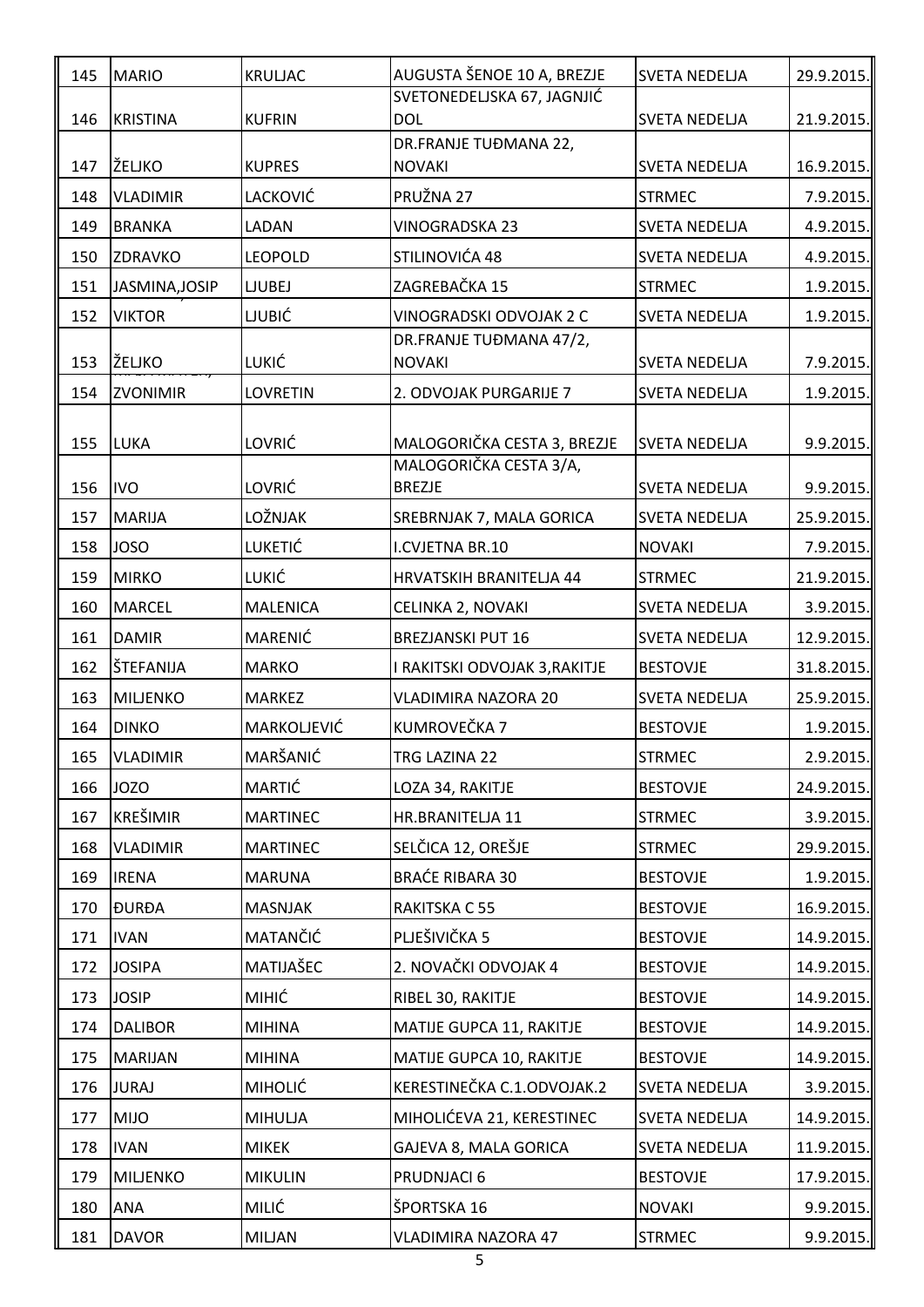| 182 | <b>IRENA</b>    | MLINARIĆ         | TRNIČKA 2, OREŠJE                            | <b>STRMEC</b>        | $1.9.2015$ . |
|-----|-----------------|------------------|----------------------------------------------|----------------------|--------------|
| 183 | ŠTEFANIJA       | <b>MODRENIĆ</b>  | DR.FR.TUĐMANA 11                             | <b>BESTOVJE</b>      | 3.9.2015.    |
| 184 | <b>MARIO</b>    | MUŽINIĆ          | DR.F.TUĐMANA 2                               | <b>SVETA NEDELJA</b> | 2.9.2015.    |
| 185 | <b>DANKO</b>    | <b>NAĐENOVIĆ</b> | SVETONEDELJSKA 1                             | <b>SVETA NEDELJA</b> | 3.9.2015.    |
| 186 | ŽELIMIR         | <b>OMRČEN</b>    | DR.F.TUĐMANA 49, NOVAKI                      | <b>SVETA NEDELJA</b> | 2.9.2015.    |
| 187 | <b>NIKOLA</b>   | ORLOVIĆ          | <b>SVETONEDELJSKA 50</b>                     | <b>SVETA NEDELJA</b> | 1.9.2015.    |
| 188 | <b>MIRA</b>     | OROZ             | PLOHI 22, BREZJE                             | <b>SVETA NEDELJA</b> | 28.9.2015.   |
| 189 | <b>STJEPAN</b>  | ORŠIĆ            | SELSKA 24, OREŠJE                            | OREŠJE               | 7.9.2015.    |
|     |                 |                  |                                              |                      |              |
| 190 | <b>TOMISLAV</b> | PALAČKOVIĆ       | MALOGORIČKA CESTA 6, BREZJE                  | <b>SVETA NEDELJA</b> | 1.9.2015.    |
| 191 | SILVIJA         | PALČEC           | RAKITSKA 7, NOVAKI<br>AUGUSTA ŠENOE 24, MALA | <b>SVETA NEDELJA</b> | 28.9.2015.   |
| 192 | <b>VESNA</b>    | PALČIĆ           | <b>GORICA</b>                                | <b>SVETA NEDELJA</b> | 2.9.2015.    |
|     |                 |                  | AUGUSTA ŠENOE 22, MALA                       |                      |              |
| 193 | <b>DRAGUTIN</b> | PALČIĆ           | <b>GORICA</b>                                | <b>SVETA NEDELJA</b> | 3.9.2015.    |
| 194 | <b>FRANJO</b>   | PALČIĆ           | A.ŠENOE 45, MALA GORICA                      | <b>SVETA NEDELJA</b> | 15.9.2015.   |
| 195 | <b>MIRELA</b>   | <b>PASSERO</b>   | SELČICA 10, OREŠJE                           | <b>STRMEC</b>        | 22.9.2015.   |
|     |                 |                  | SVETONEDELJSKA CESTA 57,                     |                      |              |
| 196 | <b>VESNA</b>    | <b>PAVEC</b>     | <b>BREZJE</b>                                | <b>SVETA NEDELJA</b> | 2.9.2015.    |
| 197 | <b>IGOR</b>     | <b>PAVEC</b>     | SIGET II, BR.1., BREZJE                      | <b>SVETA NEDELJA</b> | 9.9.2015.    |
| 198 | <b>ANTE</b>     | PAVLOVIĆ         | <b>NIKOLE TESLE 5</b>                        | <b>STRMEC</b>        | 4.9.2015.    |
| 199 | <b>MILJENKO</b> | <b>PEČNIK</b>    | <b>BRAĆE RIBARA 53</b>                       | <b>BESTOVJE</b>      | 4.9.2015.    |
| 200 | <b>MARKO</b>    | <b>PEHAR</b>     | RIBEL 5, RAKITJE                             | <b>BESTOVJE</b>      | 3.9.2015.    |
| 201 | <b>IVAN</b>     | <b>PEHNEC</b>    | JOSIPA TURKOVIĆA 1                           | <b>SVETA NEDELJA</b> | 21.9.2015.   |
| 202 | ZAKARIJA        | PEJAKOVIĆ        | <b>NIKOLE TESLE 3</b>                        | <b>STRMEC</b>        | $4.9.2015$ . |
| 203 | <b>IVAN</b>     | <b>PENZER</b>    | CVJETNA 9,                                   | <b>NOVAKI</b>        | $4.9.2015$ . |
| 204 | <b>ZORAN</b>    | <b>PERAK</b>     | STARA CESTA 33 B                             | <b>STRMEC</b>        | 23.9.2015.   |
|     |                 |                  | DEAKOV KLANJEC 32, MALA                      |                      |              |
| 205 | <b>MLADEN</b>   | PERIČEK          | <b>GORICA</b>                                | <b>SVETA NEDELJA</b> | 1.9.2015.    |
| 206 | <b>FRANJO</b>   | PERIŠIĆ          | ZAGORKINA 6, OREŠJE                          | <b>STRMEC</b>        | 15.9.2015.   |
| 207 | <b>IGOR</b>     | PERVANJA         | VOVODIĆI 14                                  | <b>NOVAKI</b>        | 2.9.2015.    |
| 208 | <b>DARIO</b>    | <b>PETECIN</b>   | VIDEKOVIĆI I ODVOJAK 3, NOVAKI SVETA NEDELJA |                      | $2.9.2015$ . |
| 209 | ŽELJKO          | PETRAVIĆ         | V.NAZORA 26                                  | <b>STRMEC</b>        | 3.9.2015.    |
| 210 | <b>ĐURĐA</b>    | PETRIĆ           | SELIŠĆE 13, RAKITJE                          | <b>BESTOVJE</b>      | 14.9.2015.   |
| 211 | <b>JOSIP</b>    | PLEŠA            | MOKRICE 1, KERESTINEC                        | <b>SVETA NEDELJA</b> | 10.9.2015.   |
| 212 | <b>JOSIP</b>    | PLEŠA            | RIBEL 16, RAKITJE                            | <b>BESTOVJE</b>      | 15.9.2015.   |
| 213 | <b>IVAN</b>     | POČIVAŠEK        | JAKŠINA 9, NOVAKI                            | <b>SVETA NEDELJA</b> | 14.9.2015.   |
| 214 | <b>DRAŽEN</b>   | POŽGAJ           | <b>BRAĆE RIBARA 7</b>                        | <b>BESTOVJE</b>      | 25.9.2015.   |
| 215 | <b>VLADIMIR</b> | POŽGAJ           | <b>BRAĆE RIBARA 8</b>                        | <b>BESTOVJE</b>      | 23.9.2015.   |
| 216 | <b>KRISTINA</b> | <b>PRAVICA</b>   | UČKA ULICA 4                                 | <b>BESTOVJE</b>      | 3.9.2015.    |
| 217 | <b>IVAN</b>     | PRELEC           | I.G.KOVAČIĆA 12                              | <b>STRMEC</b>        | 28.9.2015.   |
|     |                 |                  |                                              |                      |              |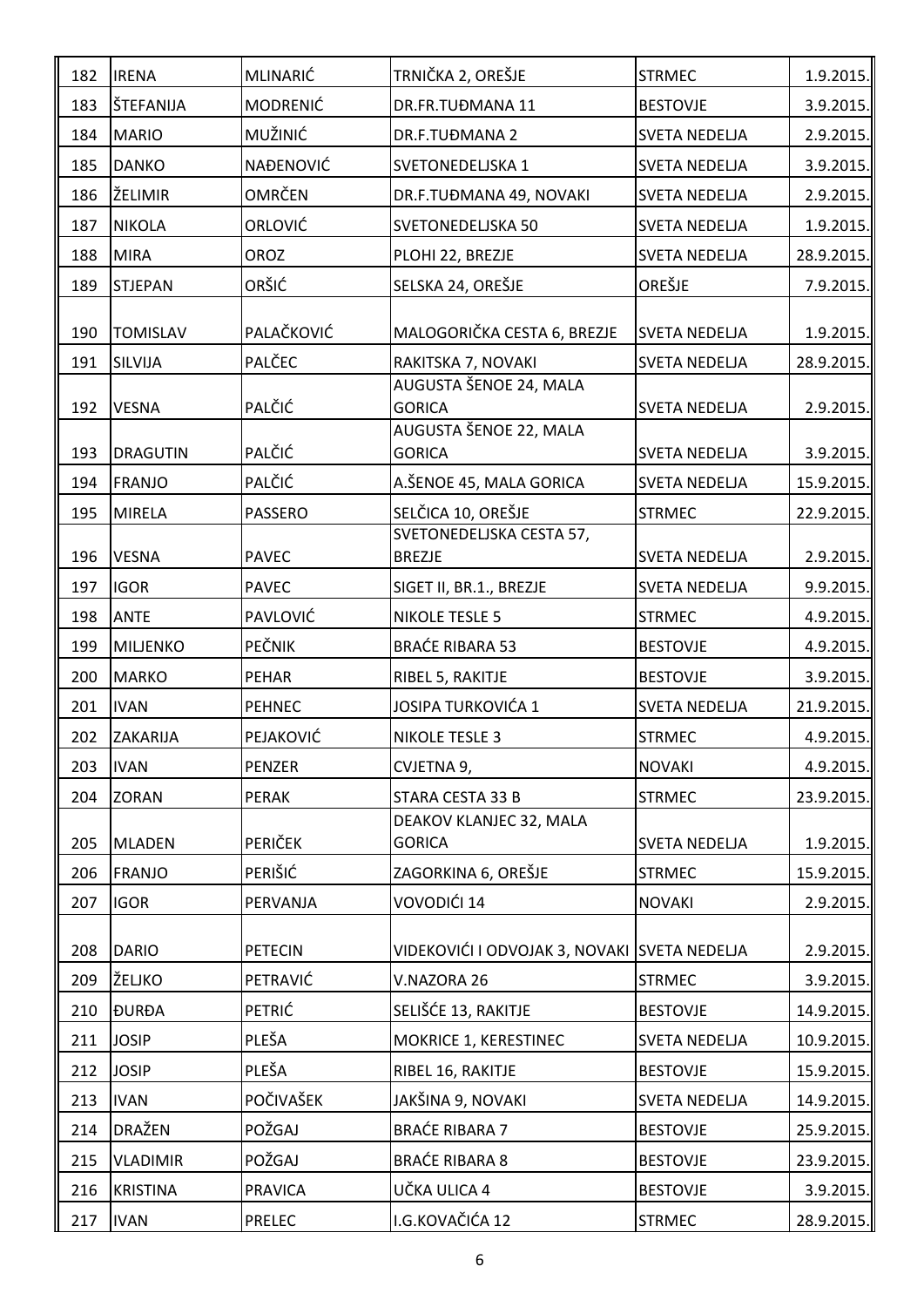| 218 | <b>LJERKA</b>    | <b>PROS</b>    | AUGUSTA CESARCA 10, RAKITJE              | <b>BESTOVJE</b>      | $1.9.2015$ . |
|-----|------------------|----------------|------------------------------------------|----------------------|--------------|
| 219 | <b>JELENA</b>    | PRŠA           | <b>NIKOLE TESLE 7</b>                    | <b>STRMEC</b>        | 22.9.2015.   |
| 220 | ŽELJKO           | RAČKI          | STRMA ULICA 8, BREZJE                    | <b>SVETA NEDELJA</b> | 3.9.2015.    |
| 221 | VALENTINA        | RADOŠEVIĆ      | RAKITSKA ULICA 16                        | <b>NOVAKI</b>        | 31.8.2015.   |
| 222 | <b>VLADIMIR</b>  | RADOŠEVIĆ      | IVANA SOPIĆA 26, BREZJE                  | SVETA NEDELJA        | 21.9.2015.   |
| 223 | <b>IVICA</b>     | RAMLJAK        | IVANA SOPIĆA 38, BREZJE                  | <b>SVETA NEDELJA</b> | 20.9.2015.   |
| 224 | <b>KRUNOSLAV</b> | <b>REGVAT</b>  | RAKITSKA CESTA 107, RAKITJE              | <b>BESTOVJE</b>      | 17.9.2015.   |
| 225 | <b>KRISTIJAN</b> | RELKOVIĆ       | DEKANIĆI 44 A, KERESTINEC                | <b>SVETA NEDELJA</b> | 1.9.2015.    |
| 226 | <b>SLAVKO</b>    | <b>REPUNEC</b> | TOPOLJE 9, NOVAKI                        | <b>SVETA NEDELJA</b> | 21.9.2015.   |
| 227 | <b>IVAN</b>      | REŠETAR        | IVANSKA 5, JAGNJIĆ DOL                   | <b>SVETA NEDELJA</b> | 2.9.2015.    |
| 228 | <b>GORAN</b>     | RIDŽAL         | SVETONEDELJSKA C 10                      | <b>KALINOVICA</b>    | 4.9.2015.    |
| 229 | <b>MARIJA</b>    | <b>ROMIĆ</b>   | <b>VINOGRADSKA 5</b>                     | <b>SVETA NEDELJA</b> | 2.9.2015.    |
| 230 | <b>BRANKO</b>    | <b>RUDOLF</b>  | SVETONEDELJSKA C.5, BREZJE               | <b>SVETA NEDELJA</b> | 10.9.2015.   |
| 231 | <b>TOMISLAV</b>  | RUJEVČAN       | RAKITSKA CESTA 62, RAKITJE               | <b>BESTOVJE</b>      | 30.9.2015.   |
| 232 | <b>JOSIP</b>     | <b>RUPE</b>    | UL.IVANA SOPIĆA 27                       | <b>SVETA NEDELJA</b> | 23.9.2015.   |
| 233 | <b>MIROSLAV</b>  | ŠAJNIĆ         | GACKA 12                                 | <b>BESTOVJE</b>      | 17.9.2015.   |
| 234 | <b>MILJENKO</b>  | ŠEKETA         | SVETONEDELJSKA CESTA 25                  | <b>BREZJE</b>        | 3.9.2015.    |
|     | VIŠNJA           | ŠEKETA         | SVETONEDELJSKA 25, JAGNJIĆ<br><b>DOL</b> |                      |              |
| 235 |                  |                | SVETONEDELJSKA 25A, JAGNJIĆ              | <b>SVETA NEDELJA</b> | 14.9.2015.   |
| 236 | ŠTEFICA          | ŠEKETA         | <b>DOL</b>                               | <b>SVETA NEDELJA</b> | 16.9.2015.   |
| 237 | <b>FILIP</b>     | ŠIKAC          | <b>VLADIMIRA NAZORA 32</b>               | <b>STRMEC</b>        | 7.9.2015.    |
| 238 | <b>MARIJA</b>    | ŠIRANOVIĆ      | ŠIRANOVIĆI 7, KERESTINEC                 | <b>SVETA NEDELJA</b> | 1.9.2015.    |
| 239 | <b>HELA</b>      | ŠIRANOVIĆ      | ŠIRANOVIĆI 17, KERESTINEC                | <b>SVETA NEDELJA</b> | $4.7.2015$ . |
| 240 | <b>BRANKO</b>    | ŠKVORC         | CVJETNA 10, OREŠJE                       | <b>STRMEC</b>        | 2.9.2015.    |
| 241 | <b>ĐURO</b>      | ŠMEREK         | ZLATARSKA 13, BESTOVJE                   | <b>BESTOVJE</b>      | 16.9.2015.   |
| 242 | <b>MARIJA</b>    | SODAR          | F.LIVADIĆA 8                             | <b>SVETA NEDELJA</b> | 3.9.2015.    |
| 243 | <b>TEREZA</b>    | <b>SOKOLIĆ</b> | VUKOVARSKA 14, BESTOVJE                  | <b>SVETA NEDELJA</b> | 10.9.2015.   |
| 244 | <b>VLADO</b>     | ŠPEHAR         | KERESTINEČKA C.47, KERESTINEC            | <b>SVETA NEDELJA</b> | 2.9.2015.    |
|     |                  |                |                                          |                      |              |
| 245 | <b>IVICA</b>     | ŠPELJAR        | KERESTINEČKA C.45, KERESTINEC            | <b>SVETA NEDELJA</b> | 21.9.2015.   |
| 246 | <b>STJEPAN</b>   | SRDAREVIĆ      | RIBEL 28, RAKITJE                        | <b>BESTOVJE</b>      | 14.9.2015.   |
| 247 | <b>JASENKA</b>   | <b>STANEC</b>  | STARI HRAST 8, RAKITJE                   | <b>BESTOVJE</b>      | $3.9.2015$ . |
| 248 | ŽELJKO           | <b>STANIĆ</b>  | ZAGORSKA 10                              | <b>STRMEC</b>        | 2.9.2015.    |
| 249 | <b>HRVOJE</b>    | ŠTEFEK         | 2. RAKITSKI ODVOJAK 3                    | <b>RAKITJE</b>       | 3.9.2015.    |
| 250 | <b>MATO</b>      | <b>STEPIĆ</b>  | MATE LOVRAKA 10                          | <b>SVETA NEDELJA</b> | 4.9.2015.    |
| 251 | <b>VERA</b>      | STOJANOVIĆ     | STARI HRAST 15, RAKITJE                  | <b>BESTOVJE</b>      | 21.9.2015.   |
| 252 | <b>VESNA</b>     | <b>SUNARA</b>  | HRVATSKIH BRANITELJA 11 A                | <b>STRMEC</b>        | 9.9.2015.    |
| 253 | <b>NIKOLINA</b>  | ŠVUB           | PADEŽ <sub>11</sub>                      | <b>SVETA NEDELJA</b> | 14.9.2015.   |
| 254 | <b>JOSIP</b>     | <b>TKALEC</b>  | CELINKA 5, NOVAKI                        | <b>SVETA NEDELJA</b> | 7.9.2015.    |